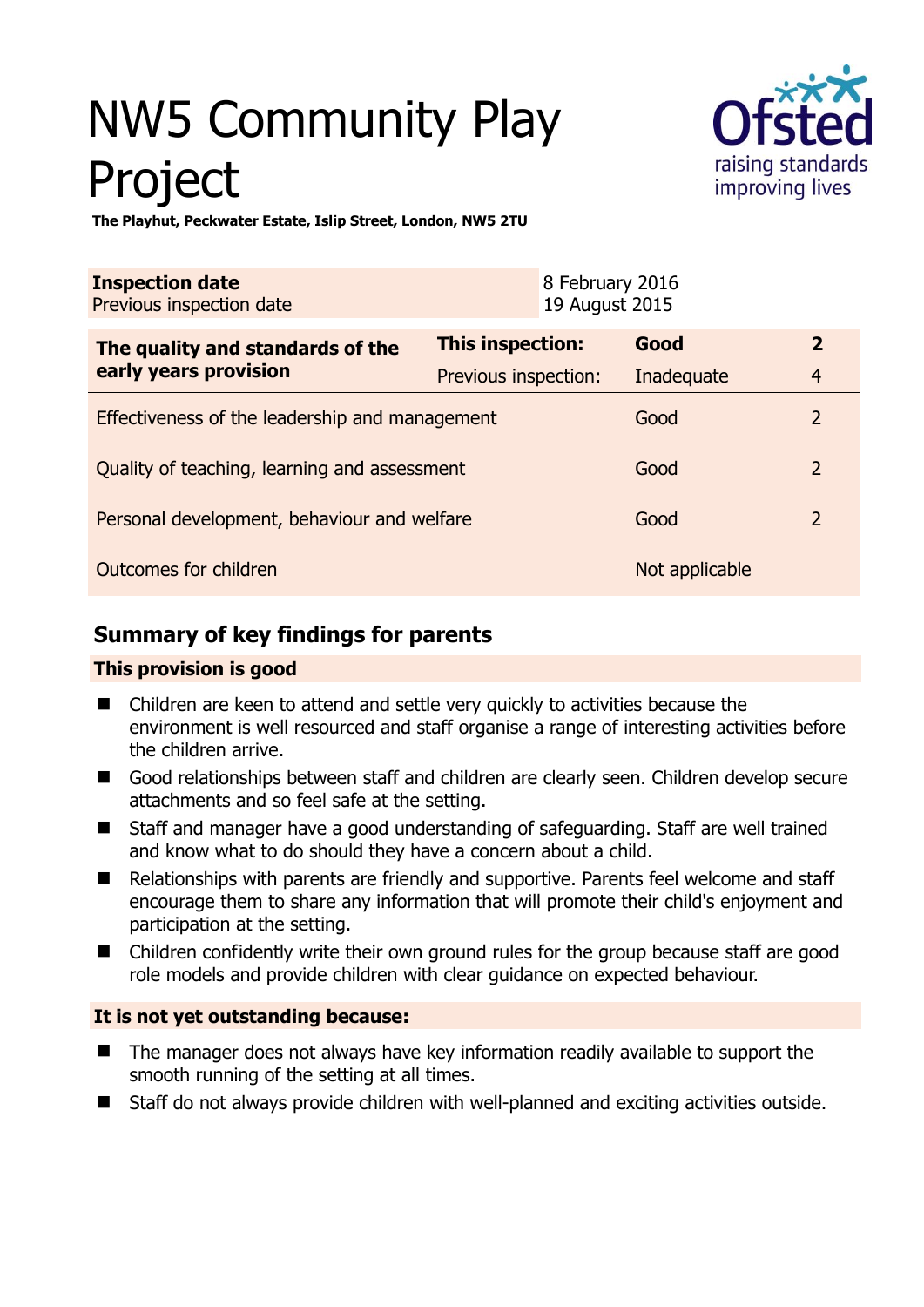## **What the setting needs to do to improve further**

#### **To further improve the quality of the early years provision the provider should:**

- make sure key information that helps the smooth day-to-day running of the setting is organised more effectively.
- make the most of the outdoor environment, by for example, providing more challenging and exciting activities for children who prefer to spend their time playing outside.

#### **Inspection activities**

- The inspector observed and spoke with children during their play.
- The inspector spoke to parents and took account of their views.
- The inspector observed activities both indoors and outdoors.
- The inspector spoke with staff and held meetings with the manager in the absence of the provider.
- The inspector looked at a variety of documentation including recruitment and vetting procedures for staff.

#### **Inspector**

Julia Crowley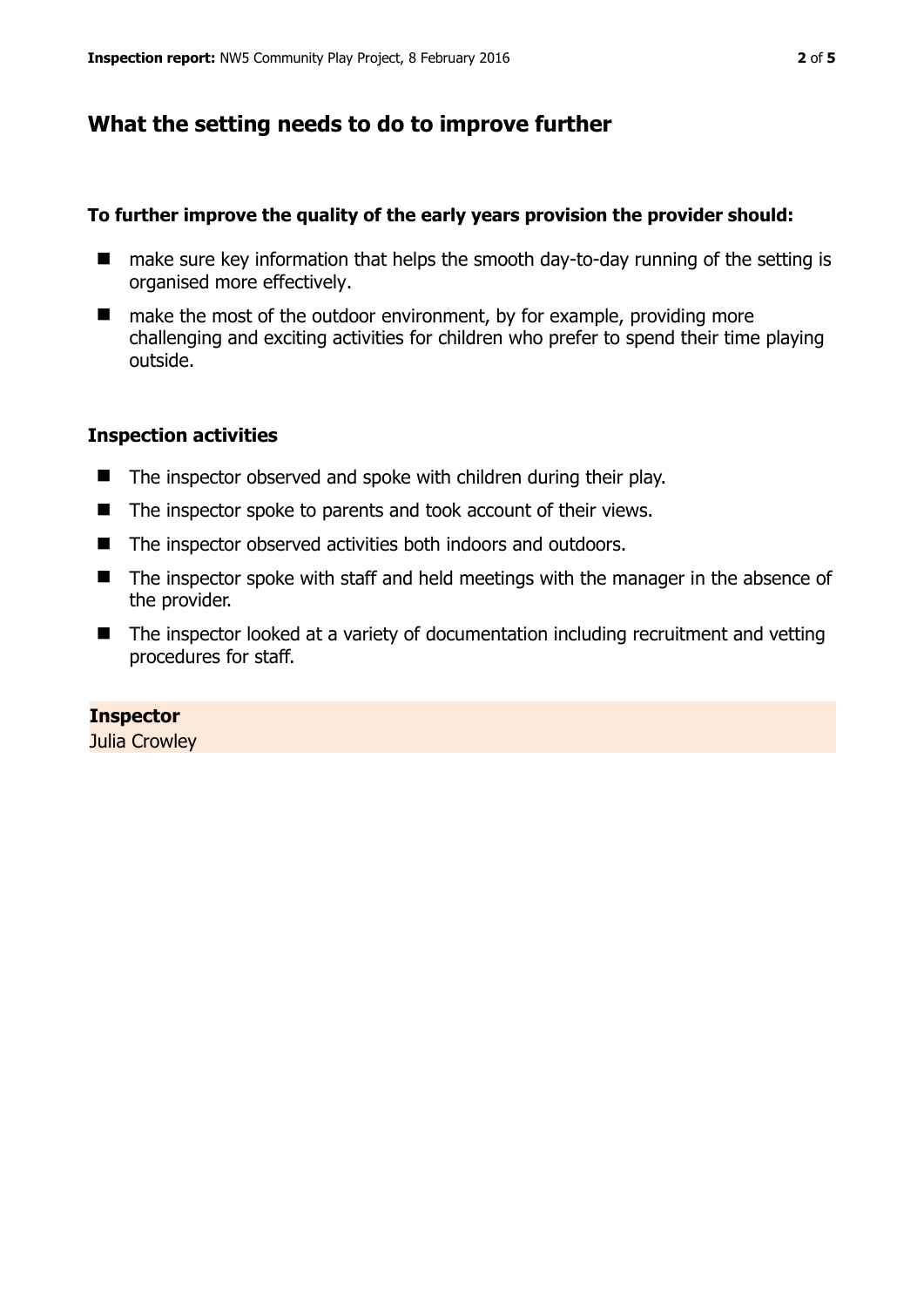## **Inspection findings**

#### **Effectiveness of the leadership and management is good**

Leaders and managers have taken action to address areas of development identified at the last inspection. They have updated Ofsted of changes to the management committee, including the nominated person and manager. Safeguarding is effective. There are effective policies and procedures in place to promote the safety of all children. Managers ensure all staff undergo the necessary checks regarding suitability to work with children. Effective supervision and professional development support staff to improve their knowledge, understanding and practise. This enables staff to provide a secure and supportive environment for all children. The setting has a range of policies and procedures in place. However, these are not always easily accessible for staff. Effective monitoring of individual children who have identified needs means they receive additional support to enable them to take an active part and contribute to the group. Managers have developed good working relationships with parents who feel involved and well informed by staff and the manager.

#### **Quality of teaching, learning and assessment is good**

Leaders and managers maintain strong links with children's schools and other agencies. This enables staff to know children well and support each child to continue to learn and develop through interesting and challenging activities. For example, children consider how they will draw and decorate their Chinese dragons. Activities are planned well and take account of children's interests and abilities. However, staff do not always make the most of opportunities for children to engage in exciting activities outside. Children encourage one another to take turns as they serve each other Chinese noodles to celebrate Chinese New Year. They discuss and are keen to find out about the festival, which is one of several celebrated at the setting throughout the year. Children enthusiastically take part in regular 'children's meetings'. They lead this meeting and record their plans and suggestions about how they use their time at the setting. Children demonstrate independence and a sensible attitude which they mirror from staff and the manager.

#### **Personal development, behaviour and welfare are good**

Children enjoy a warm, welcoming and stimulating environment. As each child arrives they are greeted warmly by other children and staff. Staff encourage children to consider how to keep themselves and others safe. Children make suggestions such as, 'please be kind to each other' and 'please don't run inside' and are developing a good understanding of what is right from wrong. They make their own ground rules which they display with pride inside the setting. Children enjoy healthy snacks and meals which are provided by the staff. Their independence is encouraged as they are supported to serve and clear away by themselves. Staff help children to follow effective hygiene practises to support their understanding of good personal hygiene. For example, they are encouraged to wash their hands before and after eating. These secure routines, alongside opportunities to rest and take part in outdoor activities support children's understanding of the importance of staying healthy.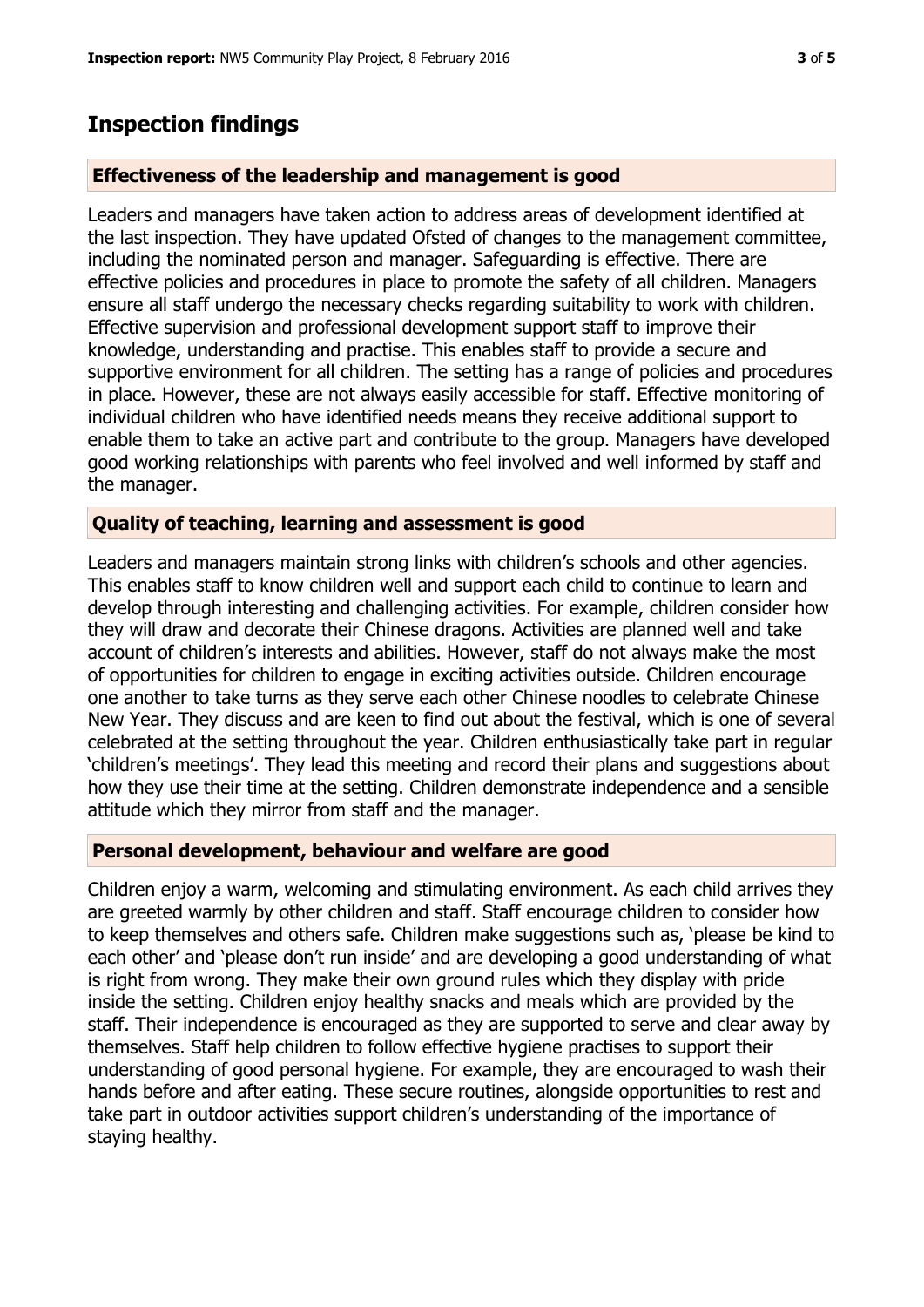## **Setting details**

| Unique reference number       | 116338                                                                               |  |  |
|-------------------------------|--------------------------------------------------------------------------------------|--|--|
| <b>Local authority</b>        | Camden                                                                               |  |  |
| <b>Inspection number</b>      | 1033745                                                                              |  |  |
| <b>Type of provision</b>      | Out of school provision                                                              |  |  |
| Day care type                 | Childcare - Non-Domestic                                                             |  |  |
| <b>Registers</b>              | Early Years Register, Compulsory Childcare<br>Register, Voluntary Childcare Register |  |  |
| Age range of children         | $4 - 8$                                                                              |  |  |
| <b>Total number of places</b> | 40                                                                                   |  |  |
| Number of children on roll    | 30                                                                                   |  |  |
| <b>Name of provider</b>       | NW5 Community Play Project                                                           |  |  |
| Date of previous inspection   | 19 August 2015                                                                       |  |  |
| <b>Telephone number</b>       | 020 7485 8165                                                                        |  |  |

The NW5 Community Play Project registered in 1975. It operates in Kentish Town in the London Borough of Camden. The project is open each weekday from 3.15pm to 6.00pm during term time and from 8.00am to 6.00pm during school holidays. The provider employs eight staff, including the manager of these seven hold appropriate qualifications.

This inspection was carried out by Ofsted under sections 49 and 50 of the Childcare Act 2006 on the quality and standards of provision that is registered on the Early Years Register. The registered person must ensure that this provision complies with the statutory framework for children's learning, development and care, known as the Early Years Foundation Stage.

Any complaints about the inspection or the report should be made following the procedures set out in the guidance 'Complaints procedure: raising concerns and making complaints about Ofsted', which is available from Ofsted's website: www.gov.uk/government/organisations/ofsted. If you would like Ofsted to send you a copy of the guidance, please telephone 0300 123 4234, or email enquiries@ofsted.gov.uk.